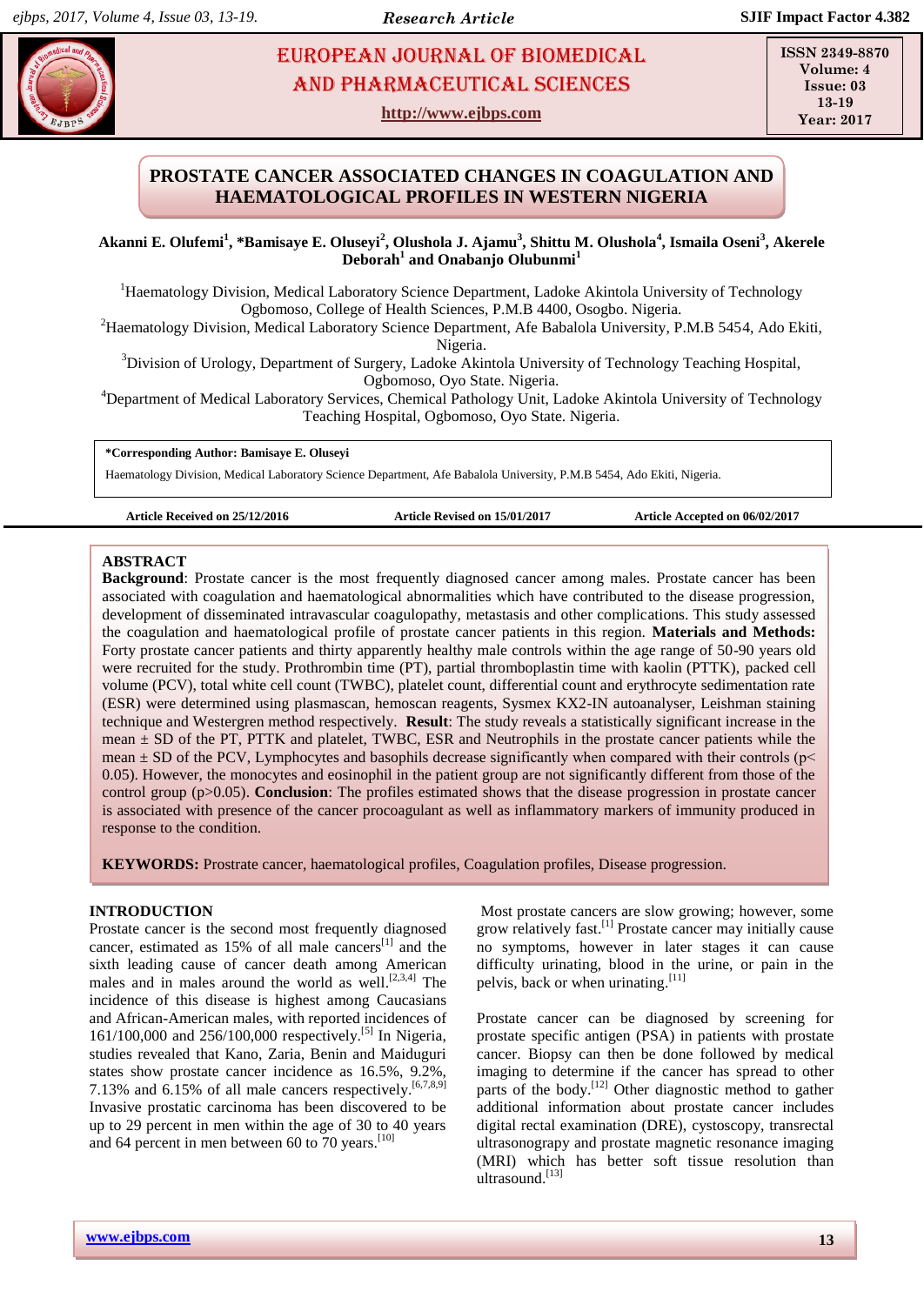The European Association of Urologists (EAU) as at 2013 recommended that PSA screening can be done on an individual basis and this could be accompanied by prostate biopsy for diagnosis.<sup>[14]</sup> Active surveillance is an option in low-risk prostate cancer and watchful waiting is an alternative to androgen-deprivation therapy in locally advanced prostate cancer not requiring immediate local treatment. EAU also recommended that radical prostatectomy is the only surgical option and radiation therapy can be external or delivered by way of prostate implants while the treatment follow-up is based on the  $PSA$  level.  $^{[14]}$ 

Prostate cancer has in history been associated with coagulation abnormalities.<sup>[15]</sup> The disorder of prostate cancer is associated with disseminated intravascular coagulation which ranges from acute bleeding diathesis to thrombosis and embolic events, which is commonly observed in patients with prostate cancer<sup>[16]</sup>. Disseminated intravascular coagulation can be chronic or acute in nature and is characterized by the increased production of fibrin, increased fibrinolysis and coagulation throughout the systemic circulation. [17,18]

The clotting process (coagulation), the process by which blood changes from a liquid to a gel potentially results in hemostasis, the cessation of blood loss from a damaged vessel, followed by repair. The mechanism of coagulation involves activation, adhesion and aggregation of platelets along with deposition and maturation of fibrin.<sup>[19]</sup> The coagulation pathway is classified into intrinsic and extrinsic pathways, both of which converge on factor X activation. The classical theory of blood coagulation is particularly useful for understanding the in vivo coagulation tests, but fails to incorporate the central role of cell based surface in vivo coagulation process. [20]

Clotting profiles should be monitored closely in patients with prostate cancer. Cancer patients who are on anticoagulation therapy might have an increased risk of hemorrhage due to tumor, thrombocytopenia, or concurrent coagulation disorders. [21] Coagulation in prostate occurs as a result of the release of procoagulant substances, such as tissue factor, into the blood stream.<sup>[22]</sup> Haematological parameters are important diagnostic factors which represent the body's state in response to the present condition of an individual whether physiological or pathological. The platelet and lymphocyte counts are routinely assessed parameters in prostate cancer due to their vital association with disease prognosis; pretreatment high platelet to lymphocyte ratio (PLR) has been associated with increased risk for disease recurrence, cancer specific mortality and all-cause mortality. $^{[23]}$ This has been a significant clinicopathological features indicating an independent association of high pretreatment PLR with adverse outcomes.[23]

Periodic haematologic changes has been associated with pre-,in and post-treatment of prostate cancer especially with androgen deprivation therapy  $(DPT)^{[23]}$ , radiation therapy  $(RT)^{[24,25]}$  etc. and its evaluation will enable the monitoring of disease progression and development of metastasis<sup>[26]</sup> and other associated complications.<sup>[25]</sup>

This study to the best of our knowledge is the first cross sectional study which assesses the haematologic and coagulation profiles in pretreated prostate cancer patients in this region. It is therefore designed to provide more information on the parameters for future assessment, monitoring of disease progression and treatment of these patients.

### **MATERIALS AND METHODS** *Subjects selection*

The subjects included in this study were 40 newly diagnosed and pretreated patients, aged 44 years and above, who were diagnosed by presenting symptoms such as presence of cancerous cell in prostate biopsy and prostate specific antigen (PSA) above normal range (i.e. >4ng/ml), at the surgical clinic of the LAUTECH Teaching Hospital, Ogbomoso. A total of 30 agematched apparently healthy male individuals whose PSA are within the normal range (<4ng/ml) served as control subjects.

## *Blood samples collection and analysis*

Six mililitres (6 mls) of peripheral blood was collected from each patient and control subjects that have given consent to participate in the study with 2 mls dispensed into the 0.25ml of trisodium citrate anticoagulant (anticoagulant, blood ratio, 1:9) for the coagulation studies; 2 mls were dispensed into EDTA contained vials for the complete blood count and the remaining 2mls dispensed in 0.5ml trisodium citrate contained vials (anticoagulant, blood ratio, 1:4) for erythrocyte sedimentation rate (ESR) analysis. The citrated blood for coagulation studies was separated by centrifugation at 1500rpm for 15 minutes to obtain platelet rich plasma which was stored frozen at  $-20^{\circ}$ C until analysed.

The Coagulation parameters determined in this study include: prothrombin time (PT) and partial thromboplastin time with Kaolin (PTTK) while the haematological parameters estimated include packed cell volume (PCV), total white cell count (TWBC), platelet count, differential count and erythrocyte sedimentation rate (ESR). PT and PTTK were determined using plasmacan and Hemoscan reagents (Diagnostic reagents Ltd.UK); PCV, TWBC and platelet count were estimated using Sysmex KX-21N instrument<sup>[27]</sup>; differential count was estimated using Leishman's staining technique while ESR was determined using Westergren method.<sup>[28]</sup>

## **Statistical Analysis**

Student't'-test was employed for the data analysis with a bar chat using SPSS version 20. p<0.05 denotes a significant difference between groups.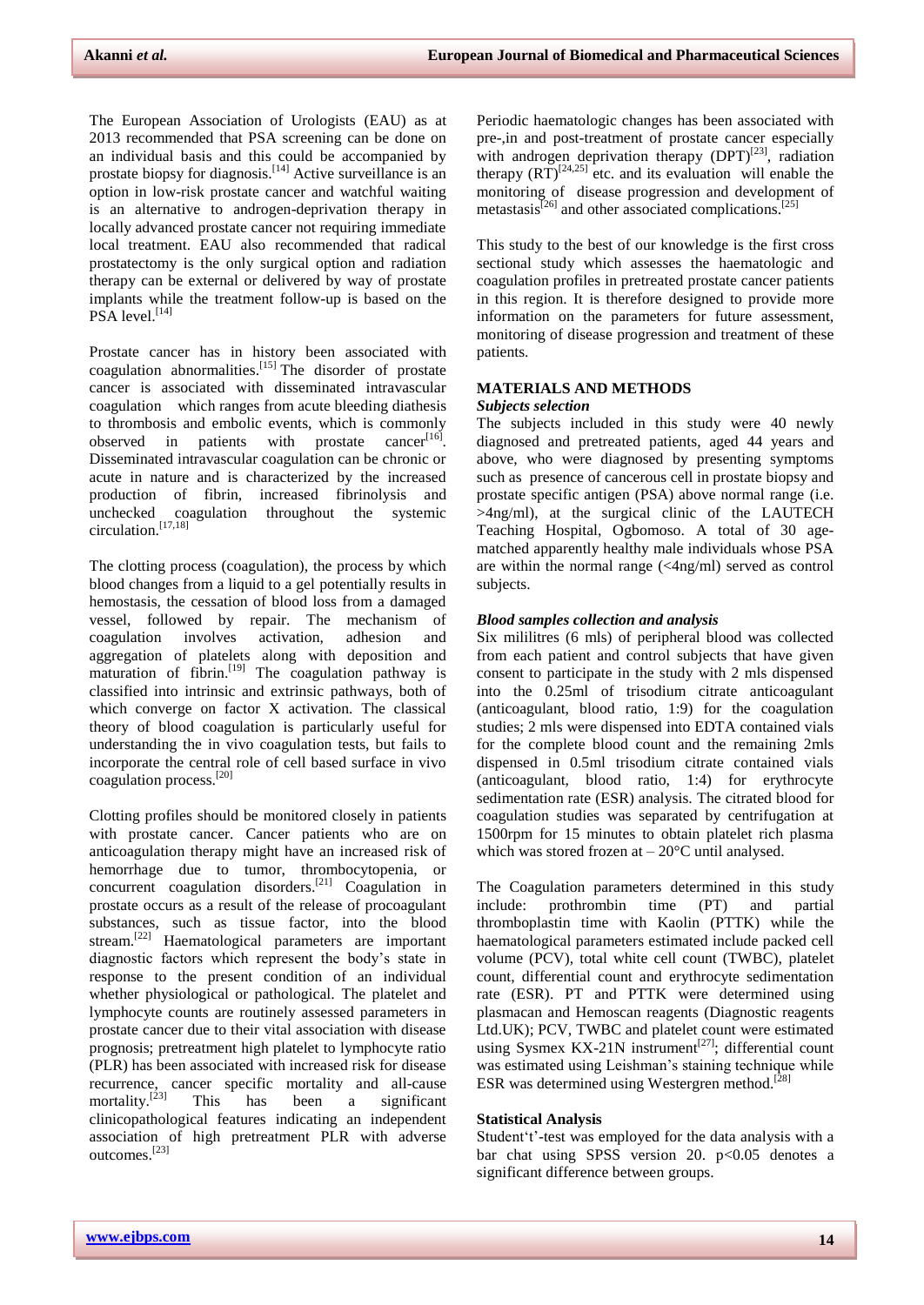#### **RESULTS**

The mean  $\pm$  SD of the coagulation and haematological parameters of the Prostate Cancer patients and their corresponding control subjects are detailed in Table1. The mean±SD PT, PTTK and platelet count in prostate cancer patients and control subjects are  $35.75 \pm 8.17$ , 71.10  $\pm$  24.12, 120.18 $\pm$ 55.33 and 14.40  $\pm$  1.38, 40.00  $\pm$ 2.65, 232.80±90.80 respectively. The outcome reveals a statistically significant increase in the mean±SD of the coagulation parameters and some haematological parameters such as TWBC, ESR and Neutrophils in the prostate cancer patients when compared with their controls while a significant decrease was observed in the mean±SD of the PCV indicating associated anaemia in the prostate cancer patients, lymphocytes and basophils  $(p < 0.05)$ .

The normal range (for the age group studied) of parameters estimated are as follows; 11-16secs, PT; 36- 50secs, PTTK; 1-1.25, INR (using Plasmascan and Hemoscan reagents);0.40-0.54L/L PCV;4.0-10.0  $X10^{9}/L$ TWBC;150-450  $X10<sup>3</sup>/L$  platelet count; up to 10mm/hr ESR; 40-75%Neutrophils;21-40% Lymphocytes;2-10 Eosinophils;1-6% Monocytes; 0-1% Basophils.<sup>[28]</sup>

The comparison between the mean PT and PTTK in the patient and control subjects is illustrated in Figure 1. The results represented in Table 2 shows the mean ± standard deviation of prothrombin time ratio and international normalized ratio in prostate cancer patients.

**Table 1: Mean ± SD of the coagulation and haematological parameters of Prostate Cancer patients and their control population.**

| <b>Parameters</b>         | <b>Patients</b>    | <b>Controls</b>    | p-value |  |
|---------------------------|--------------------|--------------------|---------|--|
| PT (seconds)              | $35.75 \pm 8.17$   | $14.40 \pm 1.38$   | 0.00    |  |
| PTTK (seconds)            | $71.10 \pm 24.12$  | $40.00 \pm 2.65$   | 0.00    |  |
| Platelet count $(10^9/L)$ | $120.18 \pm 55.33$ | $232.80 \pm 90.80$ | 0.00    |  |
| $ESR$ (mm/hr)             | $33.16 \pm 6.00$   | $6.60 \pm 0.82$    | 0.00    |  |
| WBC $(10^9/L)$            | $10.64 \pm 3.72$   | $7.60 \pm 1.96$    | 0.01    |  |
| $PCV$ ( $L/L$ )           | $0.29 \pm 0.54$    | $0.44 \pm 0.32$    | 0.00    |  |
| NEUTROPHIL (%)            | $55.90 \pm 8.59$   | $48.40 \pm 6.50$   | 0.01    |  |
| LYMPHOCYTES(%)            | $41.05 \pm 8.46$   | $49.20 \pm 6.82$   | 0.01    |  |
| MONOCYTES (%)             | $1.15 \pm 0.58$    | $1.40 \pm 0.50$    | 0.92    |  |
| EOSINOPHIL (%)            | $1.60 \pm 1.41$    | $1.20 \pm 1.41$    | 0.10    |  |
| <b>BASOPHIL (%</b>        | $0.05 \pm 0.51$    | $1.40 \pm 0.51$    | 0.01    |  |

PT- Prothrombin Time; PTTK- Partial Thromboplastin Time with Kaolin; INR-International Normalised Ratio.

| Table 2: Prothrombin ratio and International normalized ratio of prostate cancer patients |  |  |
|-------------------------------------------------------------------------------------------|--|--|
|-------------------------------------------------------------------------------------------|--|--|

| Group                    | <b>Prothrombin Ratio</b> | <b>International Normalized Ratio</b> |
|--------------------------|--------------------------|---------------------------------------|
| Prostate cancer patients | $2.54 \pm 0.59$          | $4.59 \pm 1.73$                       |
| Control                  | $1.20+0.17$              | $0.98 + 0.13$                         |



**Figure 1: Comparison between the PT and PTTK of prostate cancer patients and their control counterparts.**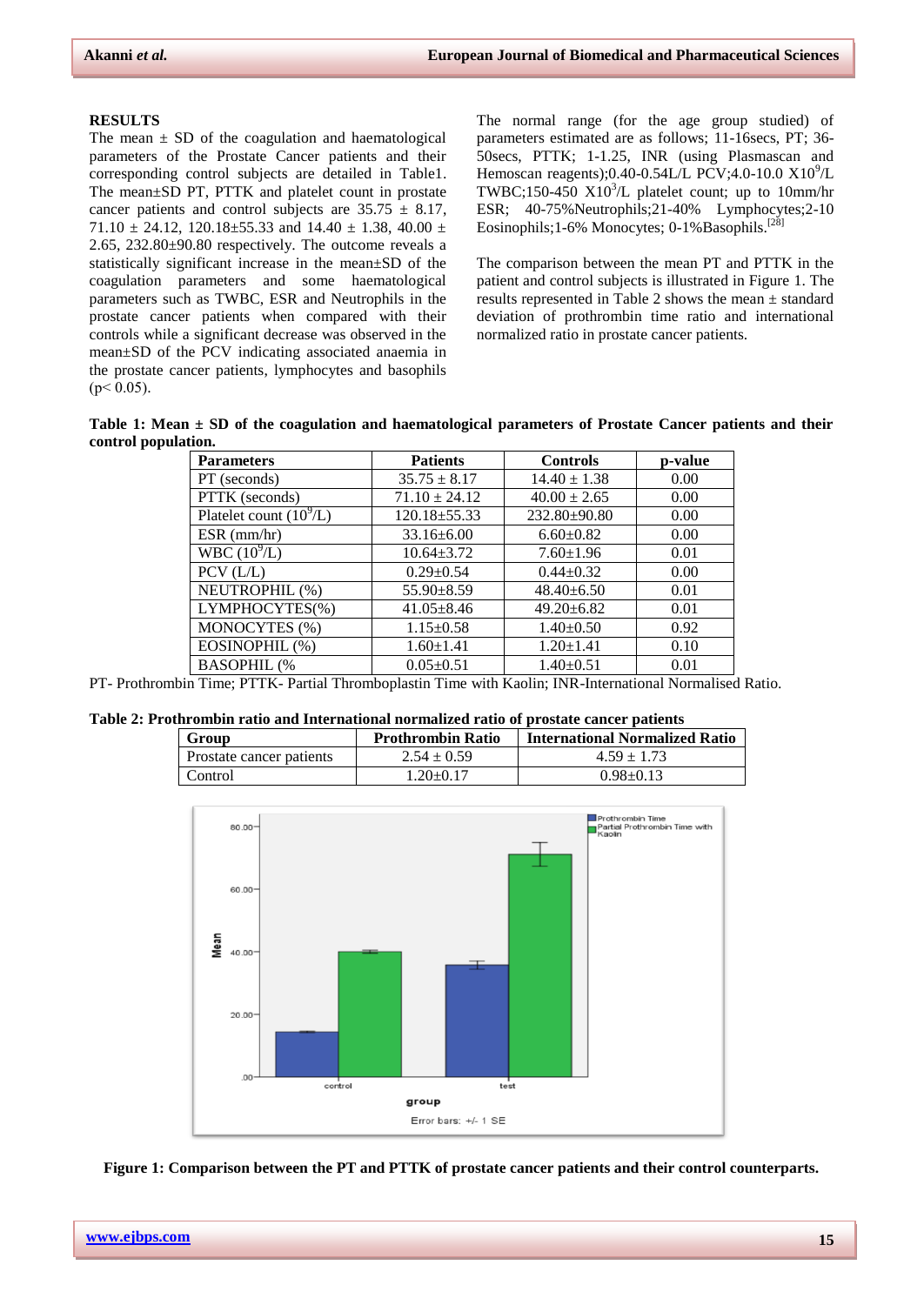### **DISCUSSION**

Prostate cancer which has been ranked to be the most frequently diagnosed non-skin malignancy in men is associated with various hematological disorders such as thrombotic thrombocytopenia, primary fibrinolysis, sterile thrombotic endocarditis, and thrombosis.<sup>[29,16]</sup> Disseminated intravascular coagulopathy (DIC) is however the most common hematological ailment observed in prostate cancer patients  $(13-30\%)^{[16,30]}$ , however, the core pathophysiology of the association between DIC and prostate cancer is incompletely tacit.<sup>[31]</sup>

Systemic inflammatory response has been known to affect survival in a number of malignancies.<sup>[32,33]</sup> White blood cells are key mediators in this inflammatory response<sup>[32]</sup> and this is inclusive of platelets, which are involved in mechanisms promoting tumor growth and metastasis.<sup>[34-36]</sup> Various blood count parameters, including neutrophil-to-lymphocyte ratio, platelet count, mean platelet volume and platelet-to-lymphocyte ratio, have been reported as potential markers for predicting the progression or recurrence of disease and/or overall survival in several forms of cancer.<sup>[37-40]</sup>

The survival figures after detection of haemoglobin  $< 10$ g/dL and platelet count  $< 50 \times 10^{9}/L$  should be viewed as an initial estimate<sup>[26]</sup> of the onset of metastasis in prostate cancer hence the need for immediate treatment. Metastasis has been observed to be a common event in prostate cancer especially if the patient was not diagnosed early thus declining bone marrow function continues to occur during the course of prostate cancer with skeletal metastases. It contributes significantly to morbidity and mortality and poses challenges to those involved in palliative care for these patients.  $[26]$ 

In this study, the coagulation parameters assessed show that the mean  $\pm$  standard deviation of PT, PTTK in prostate cancer subjects is significantly different from the control subjects  $(p< 0.05)$  with the patient having increased values of the parameters assessed than the control subjects (Table1 and Figure1) and this harmonizes with previous studies with case reports of patients with prostate cancer presenting with severe bleeding as a result of excessive fibrinolysis and DIC.<sup>[41,</sup> 42] The most frequent laboratory abnormalities observed in prostate cancer are prolonged prothrombin time and partial thromboplastin time with kaolin.<sup>[43]</sup> Disseminated intravascular coagulation as a manifestation in prostate cancer leads to frequent coagulation disorder in the patients and abnormalities of routine test of blood coagulation have been reported to occur in as many as 92% of patient with prostate cancer.<sup>[44]</sup>

Thrombocytopenia which is defined as decrease in platelets count could be mild ranging from 100,000 to150, 000/ul; moderate ranging from 50,000 to 100,000/ul and less than 50,000/ul when severe with scanty platelet appearance in the blood film.<sup>[45]</sup> Thrombocytopenia is also one of the abnormalities in

haematological profile of patients with advanced malignancies, particularly those that metastasizes to the bone marrow, like prostate cancer and others.<sup>[46]</sup> These tumors interferes with normal haemopoesis and result in thrombocytopenia, anaemia, leucopenia, or even pancytopenia.<sup>[47]</sup> This study which also assessed the platelet count of these prostate cancer patients had their mean±SD platelet count as 120.18±55.33 which categorized their thrombocytopenic states to be between mild and moderate even as newly diagnosed patients. Previous studies have revealed thrombocytopenia in prostate cancer with symptom of epistaxis which is associated with  $DIC^{[48,49,50]}$  while some other studies revealed epistaxis as a symptom but not associated with DIC.<sup>[50]</sup> In addition, systemic inflammation has been associated with the release of several pro-inflammatory mediators such as interleukin (IL)-1, IL-3 and IL-6 that are known to stimulate megakaryocyte proliferation leading to thrombocytosis. Consequently, platelet aggregation and degranulation along with the release of platelet-derived pro-angiogenic mediators have been suggested as the important determinant of tumour growth. [51]

Prothrombin time is converted to International normalized ratio, which is a standardized ratio to express the prothrombin time results that allows a better control of patients. The mean ± standard deviation of Prothrombin ratio and International normalized ratio of 2.54  $\pm$  0.59 and 4.59  $\pm$  1.73 (Table 2) in this study are indicators of disseminated intravascular coagulation, a major manifestation in prostate cancer, which leads to acquired coagulation disorder that may occur in a wide variety of clinical condition.

The TWBC, ESR, neutrophils and basophils in this present study show a significant difference  $(p<0.05)$ (Table 1) when compared with the controls with the patient group having increased values, this support the evidences from previous studies that the innate and adaptive immunity play vital role during the development and progression of prostate cancer.<sup>[52]</sup> Determination of haematological changes in prostate cancer is vital in order to observe disease progression, treatment and monitoring, this led to the conclusion by Pinkawa *et al* in 2015, when studying hematologic changes during prostate cancer radiotherapy, that early hematologic changes are predictive for late urinary and bowel toxicity during prostate cancer radiotherapy.<sup>[25]</sup> In addition, [Langsenlehner](https://www.ncbi.nlm.nih.gov/pubmed/?term=Langsenlehner%20T%5BAuthor%5D&cauthor=true&cauthor_uid=25769845) *et al*. also contributed that platelet – lymphocyte ratio (PLR) may predict prognosis in patients with prostate cancer and may contribute to the future individual risk assessment in these patients.<sup>[53]</sup>

Furthermore, significant decrease was observed in the mean±SD of the PCV, lymphocytes and basophils (p< 0.05) (Table 1) this finding correlate with a previous finding which discovered that there is an association between anaemia and decreased survival in men with newly diagnosed metastatic prostate cancer.<sup>[54]</sup> In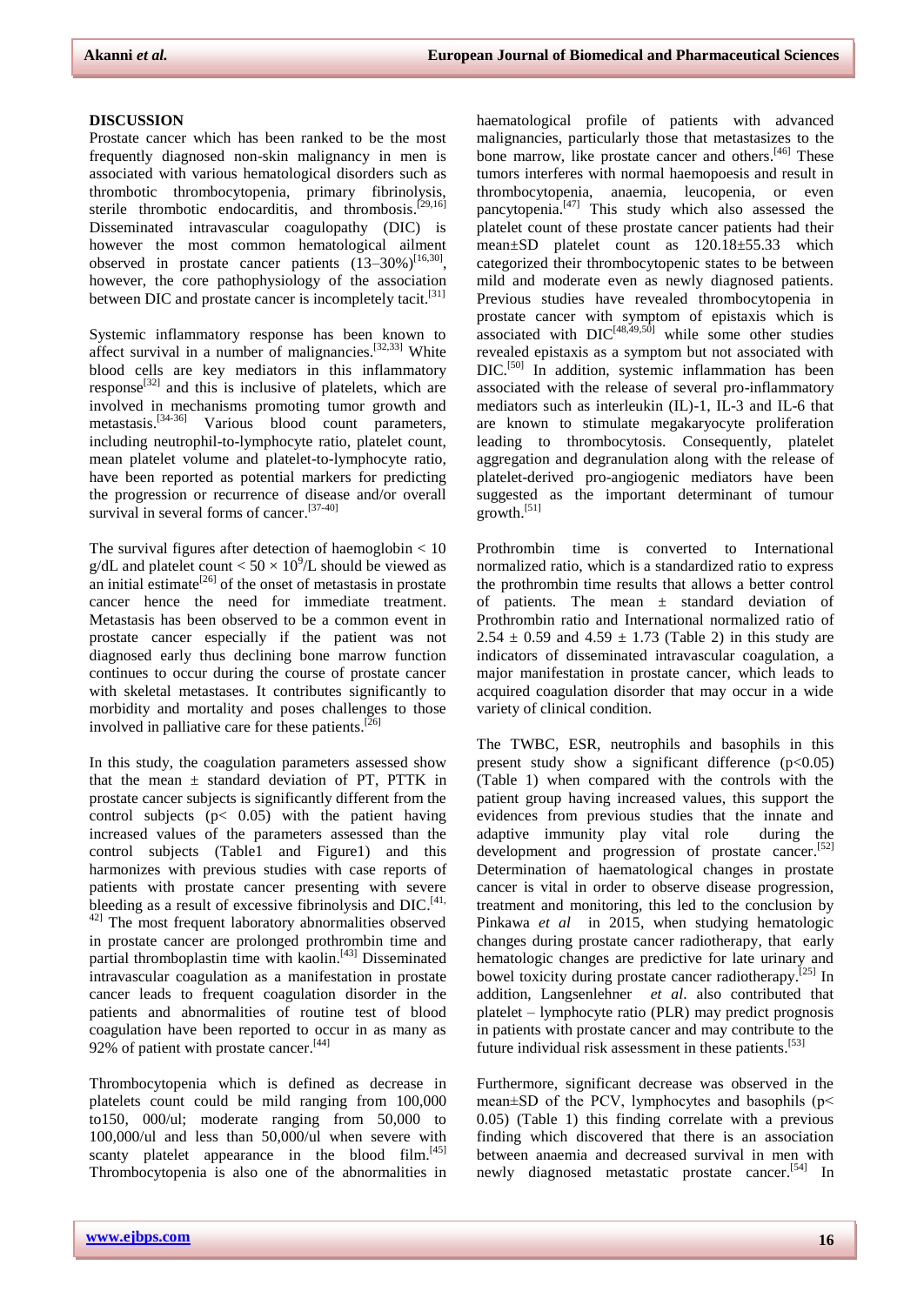addition Nakashima demonstrated that patients with lower Hb had more advanced disease on bone scan.<sup>[55]</sup>

However, the monocytes and eosinophil in the patient group are not significantly different from those of the control group (p>0.05) hence the need for future study on the markers of inflammation produced by these cells in the patient and control groups.

In conclusion, this study showed that the PT, PTTK, TWBC, ESR and Neutrophils, of the test subjects were significantly higher when compared with the control subject. This could be as result of the presence of the cancer procoagulant as well as inflammatory markers of immunity which are present in the development and progression of the disease. There is, therefore, the potential for primary activation of the fibrinolytic pathway and these are some of the major indicators of DIC in these newly diagnosed patients in this region. Therefore a differential diagnosis of DIC, metastasis and other associated complications are essential by estimating coagulation and haematological profile in management and treatment of prostate cancer.

## **REFERENCES**

- 1. World Cancer Report. World Health Organization. 2014; 11.
- 2. Jemal A., Bray F., Center M.M., Ferlay J., Ward E. and Forman D. Global cancer statistics".  $CA - A$ Cancer Journal for Clinicians. 2011; 61(2): 96.
- 3. Kamoi K. andBabaian R.J. Advances in the application of prostate specific antigen in the detection of early-stage prostate cancer. Seminars in Oncology. 1999; 26: 140-149.
- 4. Terris M. and Rhee A. Prostate cancer: Metastatic and advanced disease.2006. Retrieved May 22, 2007.
- 5. Jemal A., Siegel R., Ward E., Haoe Y., Xu J. and Murray T. Cancer statistics, 2008. CA, A Cancer Journal for Clinicians. 1996; 58: 71-96.
- 6. Akang E.E., Aligbe J.U. and Olisa E.G. Prostatic tumours in Benin City, Nigeria. West African Journal of Medicine. 1996; 15: 56–60.
- 7. Dawam D., Rafindadi A.H. and Kalayi G.D. Benign prostatic hyperplasia and prostate carcinoma in native Africans. BJU International 2000; 85: 1074–7.
- 8. Mohammed AZ., Alhassan S.U., Edino S.T. andOchicha O. Histopathological review of prostatic diseases in Kano, Nigeria. Nigeria Postgradraduate Medicine of Journal. 2003; 10: 1–5.
- 9. Afolayan E.A. Five years of Cancer Registration at Zaria. Niger Postgraduate Medical Journal. 2004; 11: 225–9.
- 10. Sakr W.A., Grignon D.J. and Crissman J.D. High grade prostatic intraepithelial neoplasia (HGPIN) and prostatic adenocarcinoma between the ages of 20-69: an autopsy study of 249 cases. In Vivo. 1994; 8: 439-43.
- 11. Prostate Cancer Treatment (PDQ). National Cancer Institute. 2014-04-08. Retrieved 1 July 2014.
- 12. National Cancer Institute. 2014-04-08. July 2014.
- 13. Bonekamp D, Jacobs MA, El-Khouli R, Stoianovici D, MacuraKJ. [Advancements in MR Imaging of the](mhtml:file://E:/Prostate%20cancer%20-%20Wikipedia,%20the%20free%20encyclopedia.mht!https://www.ncbi.nlm.nih.gov/pmc/articles/PMC3093638)  [Prostate: From Diagnosis to Interventions.](mhtml:file://E:/Prostate%20cancer%20-%20Wikipedia,%20the%20free%20encyclopedia.mht!https://www.ncbi.nlm.nih.gov/pmc/articles/PMC3093638)  Radiographics. 2001; 31(3 Suppl): 677–703.
- 14. [Heidenreich A](http://www.ncbi.nlm.nih.gov/pubmed/?term=Heidenreich%20A%5BAuthor%5D&cauthor=true&cauthor_uid=24207135)<sup>1</sup>, [Bastian PJ,](http://www.ncbi.nlm.nih.gov/pubmed/?term=Bastian%20PJ%5BAuthor%5D&cauthor=true&cauthor_uid=24207135) [Bellmunt J,](http://www.ncbi.nlm.nih.gov/pubmed/?term=Bellmunt%20J%5BAuthor%5D&cauthor=true&cauthor_uid=24207135) Bolla M, [Joniau S,](http://www.ncbi.nlm.nih.gov/pubmed/?term=Joniau%20S%5BAuthor%5D&cauthor=true&cauthor_uid=24207135) [van der Kwast T,](http://www.ncbi.nlm.nih.gov/pubmed/?term=van%20der%20Kwast%20T%5BAuthor%5D&cauthor=true&cauthor_uid=24207135) [Mason M,](http://www.ncbi.nlm.nih.gov/pubmed/?term=Mason%20M%5BAuthor%5D&cauthor=true&cauthor_uid=24207135) [Matveev V,](http://www.ncbi.nlm.nih.gov/pubmed/?term=Matveev%20V%5BAuthor%5D&cauthor=true&cauthor_uid=24207135)  [Wiegel T,](http://www.ncbi.nlm.nih.gov/pubmed/?term=Wiegel%20T%5BAuthor%5D&cauthor=true&cauthor_uid=24207135) [Zattoni F,](http://www.ncbi.nlm.nih.gov/pubmed/?term=Zattoni%20F%5BAuthor%5D&cauthor=true&cauthor_uid=24207135) [Mottet N.](http://www.ncbi.nlm.nih.gov/pubmed/?term=Mottet%20N%5BAuthor%5D&cauthor=true&cauthor_uid=24207135)EAU guidelines on prostate cancer. Part 1: screening, diagnosis and local treatment with curative intent-update 2013[. Eur](file:///C:/Users/Mrs/Documents/Coagulation%20Profile%20in%20Prostrate%20Ca/EAU%20guidelines%20on%20prostate%20cancer.%20part%201%20%20screening,%20diagnosis,%20and%20local%20treatment%20with%20curative%20intent-update%202013.%20-%20PubMed%20-%20NCBI.htm)  [Urol.](file:///C:/Users/Mrs/Documents/Coagulation%20Profile%20in%20Prostrate%20Ca/EAU%20guidelines%20on%20prostate%20cancer.%20part%201%20%20screening,%20diagnosis,%20and%20local%20treatment%20with%20curative%20intent-update%202013.%20-%20PubMed%20-%20NCBI.htm) 2014 Jan; 65(1): 124-37.
- 15. Green K.B. and Silverstein R.L. Hypercoagulability in cancer. Hematology Oncology Clinics North America. 1996; 10: 499–530.
- 16. Duran I. and Tannock I. F. Disseminated intravascular coagulation as the presenting sign of metastatic prostate cancer. Journal of. General. Interntional of Medicine. 2006; 21: C6-C8.
- 17. Matzkin H. and Braf Z. (1987). Paraneoplastic syndromes associated with prostatic carcinoma. Journal of Uroogy. 1987; 138: 1129-1133.
- 18. Levi M, Ten Cate H. Disseminated intravascular coagulation. N Engl J Med. 1999; 341: 586–92.
- 19. David L., Nigel K., Michael M. and Denise .O. Practical Hemostasis and Thrombosis. Wiley-Blackwell. 2009; 1–5.
- 20. Harmening D. M. Clinical hematology and fundamentals of hemostasis. Philadelphia: F. A. Davis. 2002; 43: 675-765.
- 21. Landefield C.S., Goldman L. Major bleeding in outpatients treated with warfarin: incidence and prediction by factors known at the start of outpatient therapy. Americian Journal of Medicine. 1989; 87: 144-152.
- 22. San Miguel J.F., Sánchez-Guijo F. Cuestionesen Hematología, 2nd edn, Ediciones Harcourt, Madrid. 2002; 76: 65.
- 23. [Yanqing Wang,](http://www.ncbi.nlm.nih.gov/pubmed/?term=Wang%20Y%5BAuthor%5D&cauthor=true&cauthor_uid=27222030) [Fan Xu,](http://www.ncbi.nlm.nih.gov/pubmed/?term=Xu%20F%5BAuthor%5D&cauthor=true&cauthor_uid=27222030) [Jiahua Pan,](http://www.ncbi.nlm.nih.gov/pubmed/?term=Pan%20J%5BAuthor%5D&cauthor=true&cauthor_uid=27222030) [Yinjie Zhu,](http://www.ncbi.nlm.nih.gov/pubmed/?term=Zhu%20Y%5BAuthor%5D&cauthor=true&cauthor_uid=27222030)  [Xiaoguang Shao,](http://www.ncbi.nlm.nih.gov/pubmed/?term=Shao%20X%5BAuthor%5D&cauthor=true&cauthor_uid=27222030) [Jianjun Sha,](http://www.ncbi.nlm.nih.gov/pubmed/?term=Sha%20J%5BAuthor%5D&cauthor=true&cauthor_uid=27222030) et al. Platelet to lymphocyte ratio as an independent prognostic indicator for prostate cancer patients receiving androgen deprivation therapy. [BMC Cancer.](file:///C:/Users/Mrs/Documents/Coagulation%20Profile%20in%20Prostrate%20Ca/Platelet%20to%20lymphocyte%20ratio%20as%20an%20independent%20prognostic%20indicator%20for%20prostate%20cancer%20patients%20receiving%20androgen%20deprivation%20therapy.htm) 2016; 16: 329.
- 24. [Nicole D'Emic,](https://www.ncbi.nlm.nih.gov/pubmed/?term=D%26%23x02019%3BEmic%20N%5BAuthor%5D&cauthor=true&cauthor_uid=27034796) [Alexander Engelman,](https://www.ncbi.nlm.nih.gov/pubmed/?term=Engelman%20A%5BAuthor%5D&cauthor=true&cauthor_uid=27034796) [Jason](https://www.ncbi.nlm.nih.gov/pubmed/?term=Molitoris%20J%5BAuthor%5D&cauthor=true&cauthor_uid=27034796)  [Molitoris,](https://www.ncbi.nlm.nih.gov/pubmed/?term=Molitoris%20J%5BAuthor%5D&cauthor=true&cauthor_uid=27034796) [Alexandra Hanlon,](https://www.ncbi.nlm.nih.gov/pubmed/?term=Hanlon%20A%5BAuthor%5D&cauthor=true&cauthor_uid=27034796) [Navesh K. Sharma,](https://www.ncbi.nlm.nih.gov/pubmed/?term=Sharma%20NK%5BAuthor%5D&cauthor=true&cauthor_uid=27034796)  [Fred M. Moeslein](https://www.ncbi.nlm.nih.gov/pubmed/?term=Moeslein%20FM%5BAuthor%5D&cauthor=true&cauthor_uid=27034796) and [Michael D. Chuong](https://www.ncbi.nlm.nih.gov/pubmed/?term=Chuong%20MD%5BAuthor%5D&cauthor=true&cauthor_uid=27034796) Prognostic significance of neutrophil-lymphocyte ratio and platelet-lymphocyte ratio in patients treated with selective internal radiation therapy. J. [Gastrointest Oncol.](file:///C:/Users/Mrs/Documents/Coagulation%20Profile%20in%20Prostrate%20Ca/Prognostic%20significance%20of%20neutrophil-lymphocyte%20ratio%20and%20platelet-lymphocyte%20ratio%20in%20patients%20treated%20with%20selective%20internal%20radiation%20therapy.htm) 2016; 7(2): 269–277.
- 25. [Pinkawa M., Ribbing C.](file://pubmed), [Djukic V.](file://pubmed), [Klotz J.](file://pubmed), [Holy](file://pubmed)  [R.](file://pubmed), [Eble M.J.](file://pubmed)Early hematologic changes during prostate cancer radiotherapy predictive for late urinary and bowel toxicity. Strahlenther Onkol. 2015; 191(10): 771-7.
- 26. Carsten Nieder, Ellinor Haukland, Adam Pawinski and Astrid Dalhaug. Anaemia and thrombocytopenia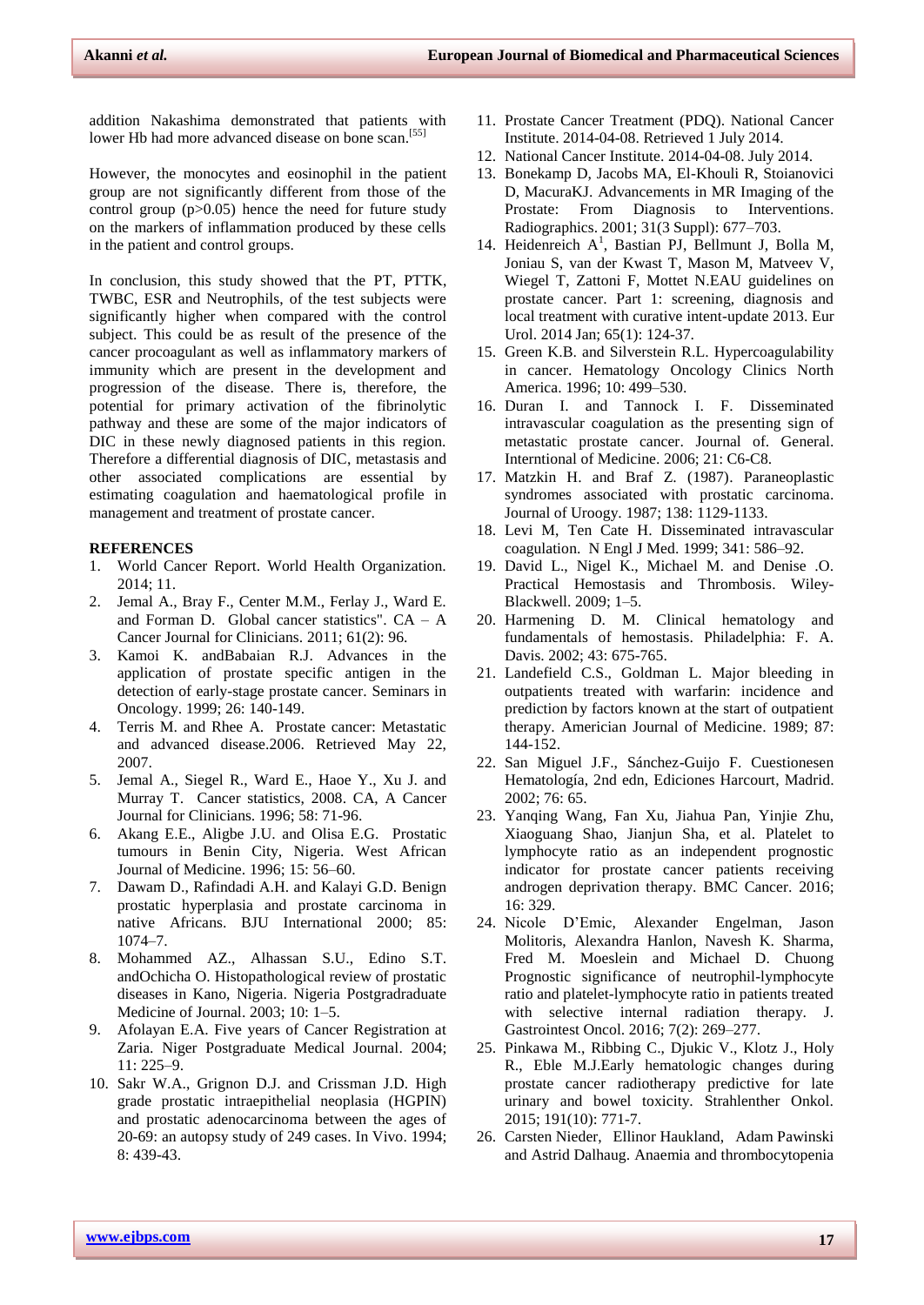in patients with prostate cancer and bone metastases. BMC Cancer. 2010; 10: 284.

- 27. Sysmex KX-21N Operator's manual.Sysmex Corporation, Japan. 1999; 2: 1-2.
- 28. International Committee for Standardization in Haematology (ICSH). Haematological Tests. In: Cheesbrough M., ed. District laboratory practice in Tropical Countries, Part 1.2004. Cambridge, UK.
- 29. Jemal A., Siegel R., Ward E., et al. Cancer statistics, 2006. Ca—A Cancer Journal for Clinicians. 2006; 56(2): 106–130.
- 30. Smith J. A., Jr., Soloway M. S., Young M. J. Complications of advanced prostate cancer. Urology. 1999; 54(6) supplement: 8–14.
- 31. Hyman D. M., Soff G. A., Kampel L. J. Disseminated intravascular coagulation with excessive fibrinolysis in prostate cancer: a case series and review of the literature. Oncology. 2011; 81(2): 119–125.
- 32. Giraldo NA, Becht E, Vano Y, Sautès-Fridman C, Fridman WH. The immune response in cancer: From immunology to pathology to immunotherapy. Virchows Arch. 2015; 467: 127–135.
- 33. Wu Y, Fu X, Zhu X, He X, Zou C, Han Y, Xu M, Huang C, Lu X, Zhao Y. Prognostic role of systemic inflammatory response in renal cell carcinoma: A systematic review and meta-analysis. J Cancer Res Clin Oncol. 2011; 137: 887–896.
- 34. Menter DG, Tucker SC, Kopetz S, Sood AK, Crissman JD, Honn KV. Platelets and cancer: A casual or causal relationship: Revisited. Cancer Metastasis Rev. 2014; 33: 231–269.
- 35. Yan M, Jurasz P.The role of platelets in the tumor microenvironment: From solid tumors to leukemia. Biochim Biophys Acta. 2016; 1863: 392–400.
- 36. Franco AT, Corken A, Ware J. Platelets at the interface of thrombosis, inflammation, and cancer. Blood. 2015; 126: 582–588.
- 37. Templeton AJ, McNamara MG, Šeruga B, Vera-Badillo FE, Aneja P, Ocaña A, Leibowitz-Amit R, Sonpavde G, Knox JJ, Tran B, et al. Prognostic role of neutrophil-to-lymphocyte ratio in solid tumors: A systematic review and meta-analysis. J Natl Cancer Inst. 2014; 106: dju124.
- 38. Paramanathan A, Saxena A, Morris DL. A systematic review and meta-analysis on the impact of pre-operative neutrophil lymphocyte ratio on long term outcomes after curative intent resection of solid tumours. Surg Oncol. 2014; 23: 31–39.
- 39. Xin-Ji Z, Yong-Gang L, Xiao-Jun S, Xiao-Wu C, Dong Z, Da-Jian Z. The prognostic role of neutrophils to lymphocytes ratio and platelet count in gastric cancer: A meta-analysis. Int J Surg. 2015; 21: 84–91.
- 40. Templeton AJ, Ace O, McNamara MG, Al-Mubarak M, Vera-Badillo FE, Hermanns T, Seruga B, Ocaña A, Tannock IF. Amir E. Prognostic role of platelet to lymphocyte ratio in solid tumors: A systematic review and meta-analysis. Cancer Epidemiol Biomarkers Prev. 2014; 23: 1204–1212.
- 41. [Shawn Y. Ong,](https://www.ncbi.nlm.nih.gov/pubmed/?term=Ong%20SY%5BAuthor%5D&cauthor=true&cauthor_uid=26613055) [Josephine Taverna,](https://www.ncbi.nlm.nih.gov/pubmed/?term=Taverna%20J%5BAuthor%5D&cauthor=true&cauthor_uid=26613055) [Clint Jokerst,](https://www.ncbi.nlm.nih.gov/pubmed/?term=Jokerst%20C%5BAuthor%5D&cauthor=true&cauthor_uid=26613055) [Thomas Enzler,](https://www.ncbi.nlm.nih.gov/pubmed/?term=Enzler%20T%5BAuthor%5D&cauthor=true&cauthor_uid=26613055) [Emad Hammode,](https://www.ncbi.nlm.nih.gov/pubmed/?term=Hammode%20E%5BAuthor%5D&cauthor=true&cauthor_uid=26613055) [Elisa Rogowitz,](https://www.ncbi.nlm.nih.gov/pubmed/?term=Rogowitz%20E%5BAuthor%5D&cauthor=true&cauthor_uid=26613055) [Myke R. Green,](https://www.ncbi.nlm.nih.gov/pubmed/?term=Green%20MR%5BAuthor%5D&cauthor=true&cauthor_uid=26613055) and [Hani M. Babiker](https://www.ncbi.nlm.nih.gov/pubmed/?term=Babiker%20HM%5BAuthor%5D&cauthor=true&cauthor_uid=26613055) (2015). Prostate Cancer-Associated Disseminated Intravascular Coagulation with Excessive Fibrinolysis Treated with Degarelix. [Case Rep](file:///C:/Users/Mrs/Documents/Coagulation%20Profile%20in%20Prostrate%20Ca/Prostate%20Cancer-Associated%20Disseminated%20Intravascular%20Coagulation%20with%20Excessive%20Fibrinolysis%20Treated%20with%20Degarelix.htm)  [Oncol Med.](file:///C:/Users/Mrs/Documents/Coagulation%20Profile%20in%20Prostrate%20Ca/Prostate%20Cancer-Associated%20Disseminated%20Intravascular%20Coagulation%20with%20Excessive%20Fibrinolysis%20Treated%20with%20Degarelix.htm) 2015; 212543.
- 42. Wada Y., Kawano Y. Severe bleeding tendency caused by a rare complication of excessive fibrinolysis with disseminated intravascular coagulation in 51-year-old Japanese man with prostate cancer. J Med Case Rep. 2012; 6(6): 378:786.
- 43. McKechnie J. Prostatic carcinoma presenting as a haemorrhagic diathesis after dental extraction. B Dent J. 1989; 166: 295-296.
- 44. Sun N.C., McAfee W.M., Hum G.J. and Weiner J.M. (1979). Hemostatic abnormalities in malignancy, a prospective study in one hundred eight patients. Part1. Coagulation studies. Clinic pathology. 1979; 71: 10- 16.
- 45. Mehmet Ali Erkurt, Emin Kaya, Ilhami Berber, Mustafa Koroglu, Irfan Kuku (2012). Thrombocytopenia in Adults: Review Article, J Haematol. 2012; 1(2-3): 44-53.
- 46. Anner RM, Drewinko B: Frequency and significance of bone marrow involvement by metastatic solid tumors. Cancer. 1977; 39: 1337–1344.
- 47. Salako AA, Arowolo OA, Omonisi EA, Adisa AO, Titiloye NA, Adelusola K . Incidental carcinoma of the prostate gland presenting with initial manifestation of disseminated intravascular coagulopathy (DIC) in a middle aged man: a case report. Cases J. 2009; 29: 2: 144.
- 48. Linn M., Ball R. and Maradiegue A. Prostatespecific antigen screenings: Friend or foe. Urologic Nursing. 2007; 27: 481-490.
- 49. de la Fouchardière C, Flechon A, Droz J.P. Coagulopathy in prostate cancer; Neth J Med. 2003; 61(11): 347-54.
- 50. Usman Mohammed Tela, Audu Abdullahi Bukar, Mala Bukar Sandabe, Theophilus Maksha Dabkana, Alhaji Bukar Musa, Abubakar Sadiq Adamu(2014) .Advanced prostate cancer presenting as epistaxis only: A case report and literature review. Journal of Cancer Treatment and Research. 2014; 2(6): 61-63.
- 51. Klinger MH, Jelkmann W. Role of blood platelets in infection and inflammation. J Interferon Cytokine Res. 2002; 22: 913–922.
- 52. [Taverna G,](https://www.ncbi.nlm.nih.gov/pubmed/?term=Taverna%20G%5BAuthor%5D&cauthor=true&cauthor_uid=25788425) [Pedretti E,](https://www.ncbi.nlm.nih.gov/pubmed/?term=Pedretti%20E%5BAuthor%5D&cauthor=true&cauthor_uid=25788425) [Di Caro G,](https://www.ncbi.nlm.nih.gov/pubmed/?term=Di%20Caro%20G%5BAuthor%5D&cauthor=true&cauthor_uid=25788425) [Borroni EM,](https://www.ncbi.nlm.nih.gov/pubmed/?term=Borroni%20EM%5BAuthor%5D&cauthor=true&cauthor_uid=25788425)  [Marchesi F,](https://www.ncbi.nlm.nih.gov/pubmed/?term=Marchesi%20F%5BAuthor%5D&cauthor=true&cauthor_uid=25788425) [Grizzi F.](https://www.ncbi.nlm.nih.gov/pubmed/?term=Grizzi%20F%5BAuthor%5D&cauthor=true&cauthor_uid=25788425) Inflammation and prostate cancer: friends or foe? [Inflamm Res.](file:///C:/Users/Mrs/Documents/Coagulation%20Profile%20in%20Prostrate%20Ca/Inflammation%20and%20prostate%20cancer%20%20friends%20or%20foe%20%20-%20PubMed%20-%20NCBI.htm) 2015; 64(5): 275-86.
- 53. [Langsenlehner T,](https://www.ncbi.nlm.nih.gov/pubmed/?term=Langsenlehner%20T%5BAuthor%5D&cauthor=true&cauthor_uid=25769845) [Pichler M,](https://www.ncbi.nlm.nih.gov/pubmed/?term=Pichler%20M%5BAuthor%5D&cauthor=true&cauthor_uid=25769845) [Thurner EM,](https://www.ncbi.nlm.nih.gov/pubmed/?term=Thurner%20EM%5BAuthor%5D&cauthor=true&cauthor_uid=25769845) [Krenn-](https://www.ncbi.nlm.nih.gov/pubmed/?term=Krenn-Pilko%20S%5BAuthor%5D&cauthor=true&cauthor_uid=25769845)[Pilko S,](https://www.ncbi.nlm.nih.gov/pubmed/?term=Krenn-Pilko%20S%5BAuthor%5D&cauthor=true&cauthor_uid=25769845) [Stojakovic T,](https://www.ncbi.nlm.nih.gov/pubmed/?term=Stojakovic%20T%5BAuthor%5D&cauthor=true&cauthor_uid=25769845) [Gerger A,](https://www.ncbi.nlm.nih.gov/pubmed/?term=Gerger%20A%5BAuthor%5D&cauthor=true&cauthor_uid=25769845) [Langsenlehner U](https://www.ncbi.nlm.nih.gov/pubmed/?term=Langsenlehner%20U%5BAuthor%5D&cauthor=true&cauthor_uid=25769845) . Evaluation of the platelet-to-lymphocyte ratio as a prognostic indicator in a European cohort of patients with prostate cancer treated with radiotherapy. [Urol](file:///C:/Users/Mrs/Documents/Coagulation%20Profile%20in%20Prostrate%20Ca/Evaluation%20of%20the%20platelet-to-lymphocyte%20ratio%20as%20a%20prognostic%20indicator%20in%20a%20European%20cohort%20of%20patients%20with%20prostate%20cancer%20treated%20with%20radioth...%20-%20PubMed%20-%20NCBI.htm)  [Oncol.](file:///C:/Users/Mrs/Documents/Coagulation%20Profile%20in%20Prostrate%20Ca/Evaluation%20of%20the%20platelet-to-lymphocyte%20ratio%20as%20a%20prognostic%20indicator%20in%20a%20European%20cohort%20of%20patients%20with%20prostate%20cancer%20treated%20with%20radioth...%20-%20PubMed%20-%20NCBI.htm) 2015; 33(5): 201.e9-16.